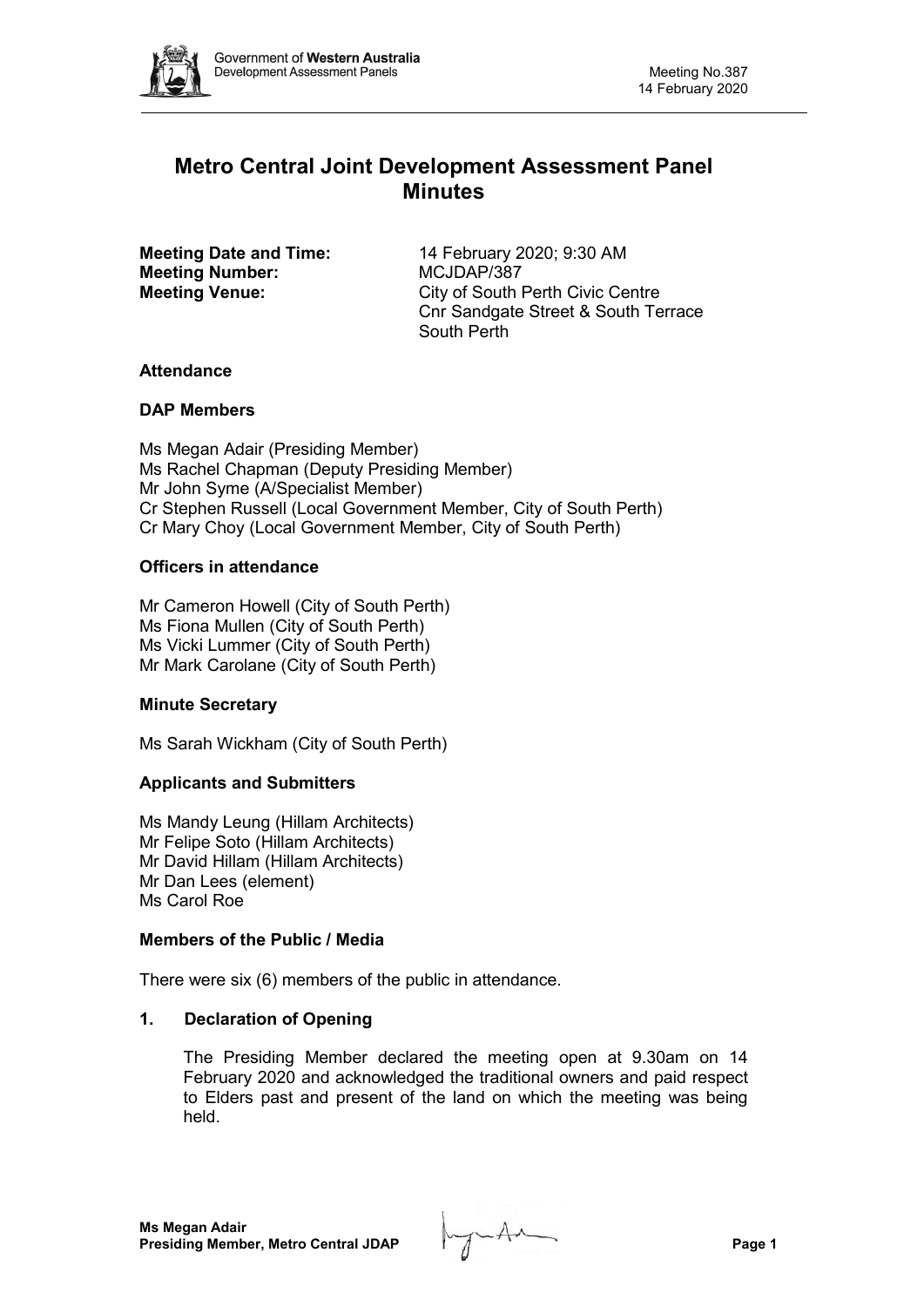The Presiding Member announced the meeting would be run in accordance with the DAP Standing Orders 2017 under the *Planning and Development (Development Assessment Panels) Regulations 2011*.

The Presiding Member advised that the meeting is being audio recorded in accordance with Section 5.16 of the DAP Standing Orders 2017 which states *'A person must not use any electronic, visual or audio recording device or instrument to record the proceedings of the DAP meeting unless the Presiding Member has given permission to do so.'* The Presiding Member granted permission for the minute taker to record proceedings for the purpose of the minutes only.

## **2. Apologies**

Nil

## **3. Members on Leave of Absence**

Nil

## **4. Noting of Minutes**

DAP members noted that signed minutes of previous meetings are available on the [DAP website.](https://www.dplh.wa.gov.au/about/development-assessment-panels/daps-agendas-and-minutes)

## **5. Declaration of Due Consideration**

All members declared that they had duly considered the documents.

## **6. Disclosure of Interests**

DAP Member, Ms Rachel Chapman, declared an Impartiality Interest in item 10.1. Ms Chapman is a director and shareholder of Taylor Burrell Barnett. An employee of Taylor Burrell Barnett, Ms Karen Hyde, is a member of the South Perth Design Review Panel who presided over this application when presented to the DRP in the past and may also preside over other applications in the future. Ms Chapman has not discussed any item with Ms Hyde and will consider the item on its merits.

In accordance with section 6.2 and 6.3 of the DAP Standing Orders 2017, the Presiding Member determined that the member listed above, who had disclosed an Impartiality Interest, was permitted to participate in the discussion and voting on the item.

DAP Member, Mr John Syme, declared a perceived Impartiality Interest in item 10.1. Mr Syme has previously sat on some work for the South Perth area. Mr Syme assured the Presiding Member that he can bring impartiality to this meeting and to the consideration of this application.

In accordance with section 6.2 and 6.3 of the DAP Standing Orders 2017, the Presiding Member determined that the member listed above, who had disclosed a perceived Impartiality Interest, was permitted to participate in the discussion and voting on the item.

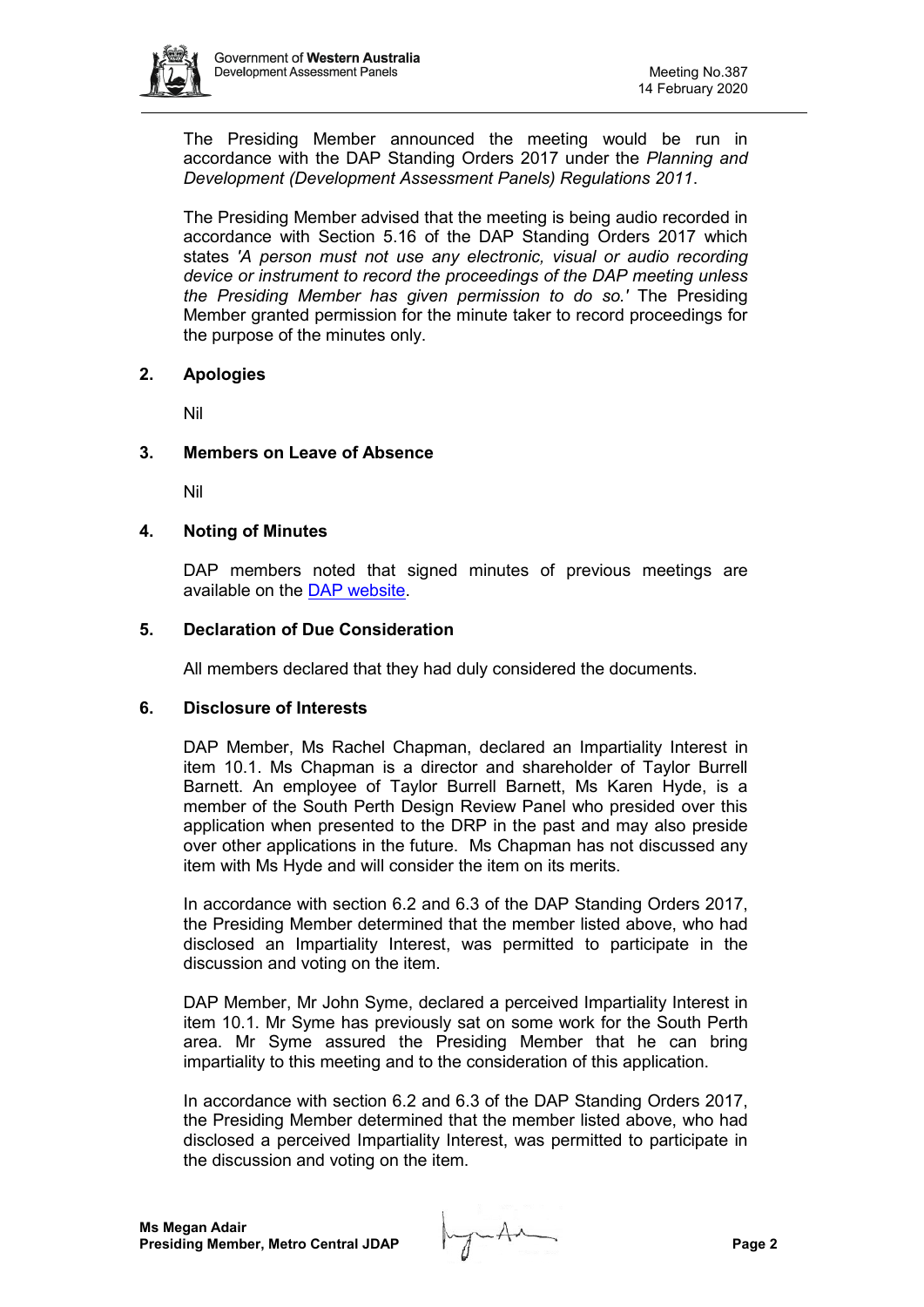

## **7. Deputations and Presentations**

- **7.1** Ms Carol Roe addressed the DAP against the application at Item 10.1.
- **7.2** Mr Dan Lees (element) addressed the DAP in support of the application at Item 10.1 and responded to questions from the panel.
- **7.3** Mr David Hillam (Hillam Architects) addressed the DAP in support of the application at Item 10.1 and responded to questions from the panel.
- **7.4** Mr Felipe Soto (Hillam Architects) addressed the DAP in support of the application at Item 10.1.
- **7.5** Ms Mandy Leung (Hillam Architects) addressed the DAP in support of the application at Item 10.1 and responded to questions from the panel.

## **PROCEDURAL MOTION**

**Moved by:** Ms Rachel Chapman **Seconded by:** Mr John Syme

That the meeting be adjourned for a period of 5 minutes to allow members to take a comfort break.

#### **The Procedural Motion was put and CARRIED UNANIMOUSLY.**

**REASON:** The meeting was adjourned to allow members to take a comfort break.

*The meeting was adjourned at 10.30am The meeting was reconvened at 10.35am*

#### **8. Form 1 – Responsible Authority Reports – DAP Application**

Nil

## **9. Form 2 – Responsible Authority Reports – Amending or cancelling DAP development approval**

Nil

## **10. Appeals to the State Administrative Tribunal**

| <b>10.1 Property Location:</b> | Lot 4, No. 3 Lyall Street and Lot 11, No. 56 |
|--------------------------------|----------------------------------------------|
|                                | Melville Parade, South Perth                 |
| Development Description:       | Proposed 27-Storey Mixed Development         |
| Applicant:                     | <b>Hillam Architects</b>                     |
| Owner:                         | Dragon Century Pty Ltd Maggie, Wain Holdings |
|                                | Pty Ltd Barry Waller                         |
| Responsible Authority:         | City of South Perth                          |
| DAP File No:                   | DAP/16/00989                                 |

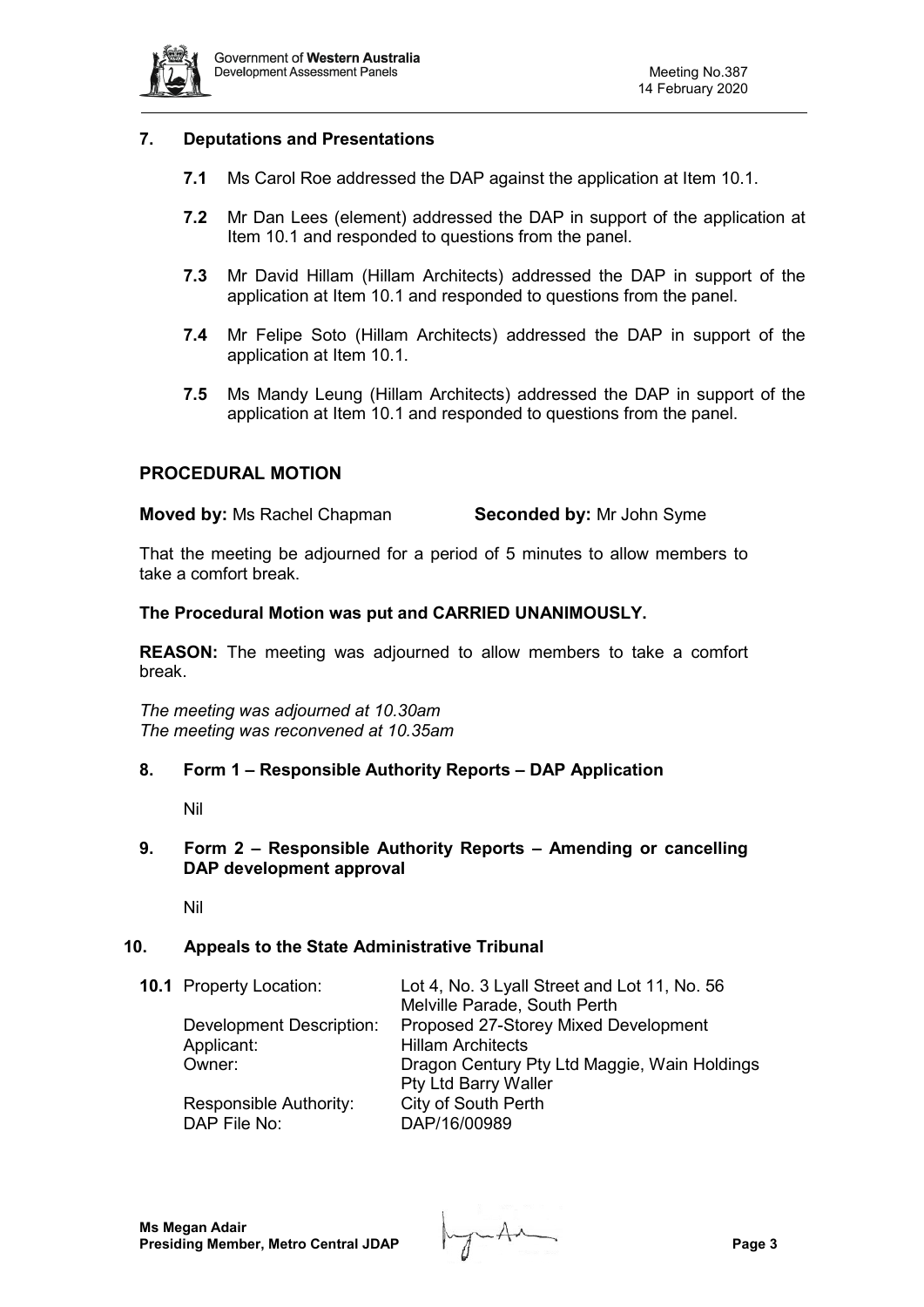

## **REPORT RECOMMENDATION**

#### **Moved by: Ms Rachel Chapman <b>Seconded by:** Mr John Syme

That the Metro Central Joint Development Assessment Panel, pursuant to section 31 of the *State Administrative Tribunal Act 2004* in respect of SAT application DR 140 of 2018, resolves to:

**Reconsider** its decision dated 14 May 2018 and **approve** DAP Application reference DAP/16/00989 and accompanying plans Mixed-Use Development 1-3 Lyall Street & 56 Melville Parade, South Perth for Dragon Century Pty Ltd A1-00 Rev. A 12.11.19 'Site Plan', A2-00 Rev. N 12.11.19 'Basement 2 Floor Plan', A2- 01 Rev. N 12.11.19 'Basement 1 Floor Plan', A2-02 Rev. R 22.11.19 'Ground Floor Plan', A2-03 Rev. M 12.11.19 'Ground Floor Mezz Floor Plan', A2-04 Rev. O 12.11.19 'Level 01 Floor Plan', A2-05 Rev. O 12.11.19 'Level 02 Floor Plan', A2-06 Rev. O 12.11.19 'Level 03 Floor Plan', A2-07 Rev. G 12.11.19 'Typical Floor Plan Levels 4-8', A2-08 Rev. I 04.02.20 'Typical Floor Plan Levels 9-16', A2-09 Rev. H 04.02.20 'Typical Floor Plan Levels 17-23', A2-10 Rev. H 04.02.20 'Typical Floor Plan Levels 24', A2-09 Rev. H 04.02.20 'Level 25 Mezzanine Floor Plan', A2-09 Rev. H 04.02.20 'Level 25 Floor Plan', A2-12 Rev. G 12.11.19 'Roof Plan', A3-01 Rev. D 04.02.20 'South Elevation (Lyall Street)', A3-02 Rev. D 04.02.20 'West Elevation (Melville Parade)', A3-03 Rev. D 04.02.20 'North Elevation', A3-04 Rev. D 04.02.20 'East Elevation', in accordance with Clause 68 of Schedule 2 (Deemed Provisions) of the *Planning and Development (Local Planning Schemes) Regulations 2015*, the provisions of the *City of South Perth Town Planning Scheme No. 6* and pursuant to clause 24(1) and 26 of the *Metropolitan Region Scheme*, subject to the following conditions:

## **Conditions**

- 1. If the development the subject of this approval is not substantially commenced within a period of 4 years after the date of determination, the approval will lapse and be of no further effect. Where an approval has so lapsed no development must be carried out without the further approval of the local government having first been sought and obtained.
- 2. Prior to the submission of a building permit application, all land comprising the development site, (i.e. Lots 4 and 11) shall be amalgamated on a Deposited Plan and application for a new Certificate of Title shall be lodged with the Land Titles Office, to the satisfaction of the City of South Perth.

Alternatively, a legal agreement is to be prepared to ensure that these Lots cannot be sold or developed separately. The legal agreement is to be executed prior to the issue of a building permit to the satisfaction of the City of South Perth. The legal agreement is to be prepared at the owner's expense.

3. This approval does not pertain to the erection, placement and display of any advertisements. A separate application is to be submitted and development approval is to be obtained for any proposed advertisements that are not exempt from requiring development approval of the local government.

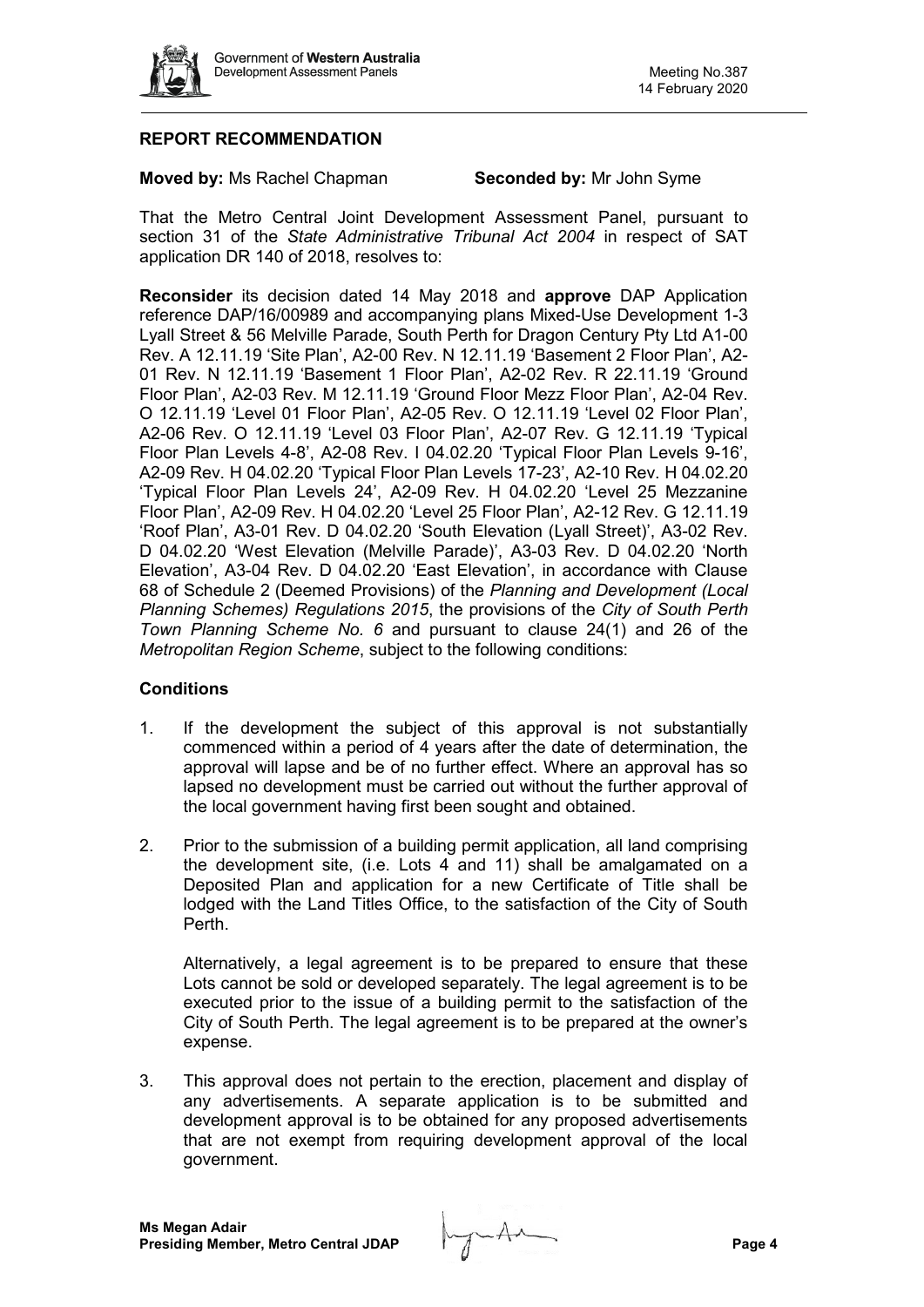

## Building Design

4. Prior to the submission of a building permit application(s) (relevant to the construction of the building above natural ground level), a Detailed Material Schedule for all external finishes to the development must be submitted to, and approved in writing by, the City of South Perth, on the advice of the City's Design Review Panel and Main Roads Western Australia. The approved Schedule shall be incorporated into all relevant building permit applications and prior to the submission of the occupancy permit application, these materials shall have been used and installed in the development.

#### Community Benefit

- 5. Prior to the submission of an occupancy permit application, a Community Benefits Management Plan shall be developed for the community benefit spaces including and not limited to the reflections library lounge room, the peninsula maker space, the exhibition & meeting hub, the sky garden, the open air activity space, the sky garden, the café/restaurant tenancies and the pocket park, addressing the following matters:
	- i. The details of the booking process;
	- ii. The hours of public accessibility;
	- iii. The manner that these benefits are made available to the public and South Perth community in perpetuity for the life of the development; and
	- iv. Any other matter deemed relevant by the City of South Perth.

The Plan shall be submitted to the City of South Perth for approval, be implemented and adhered to all times and shall be distributed to nearby landowners and occupiers for information purposes, to the satisfaction of the City of South Perth.

## Construction Management

6. Prior to the submission of a building permit application or a demolition permit application, or the commencement of development, whichever is earlier, a Construction Management Plan must be submitted to, and approved in writing by, the City of South Perth. The approved Plan shall be implemented and adhered to all times, unless otherwise approved by the City of South Perth.

## Landscaping

7. Prior to the submission of a building permit application (relevant to the construction of the building above natural ground level), a Detailed Landscaping Plan must be submitted to, and approved in writing by, the City of South Perth. The approved Plan shall be implemented and adhered to all times, with all landscaping areas to be maintained thereafter, unless otherwise approved by the City of South Perth.

#### Land Use

- 8. The approved land uses of the non-residential tenancies are as follows:
	- "Commercial Café" and "Commercial Restaurant" Café/Restaurant;
	- "Commercial" Office.

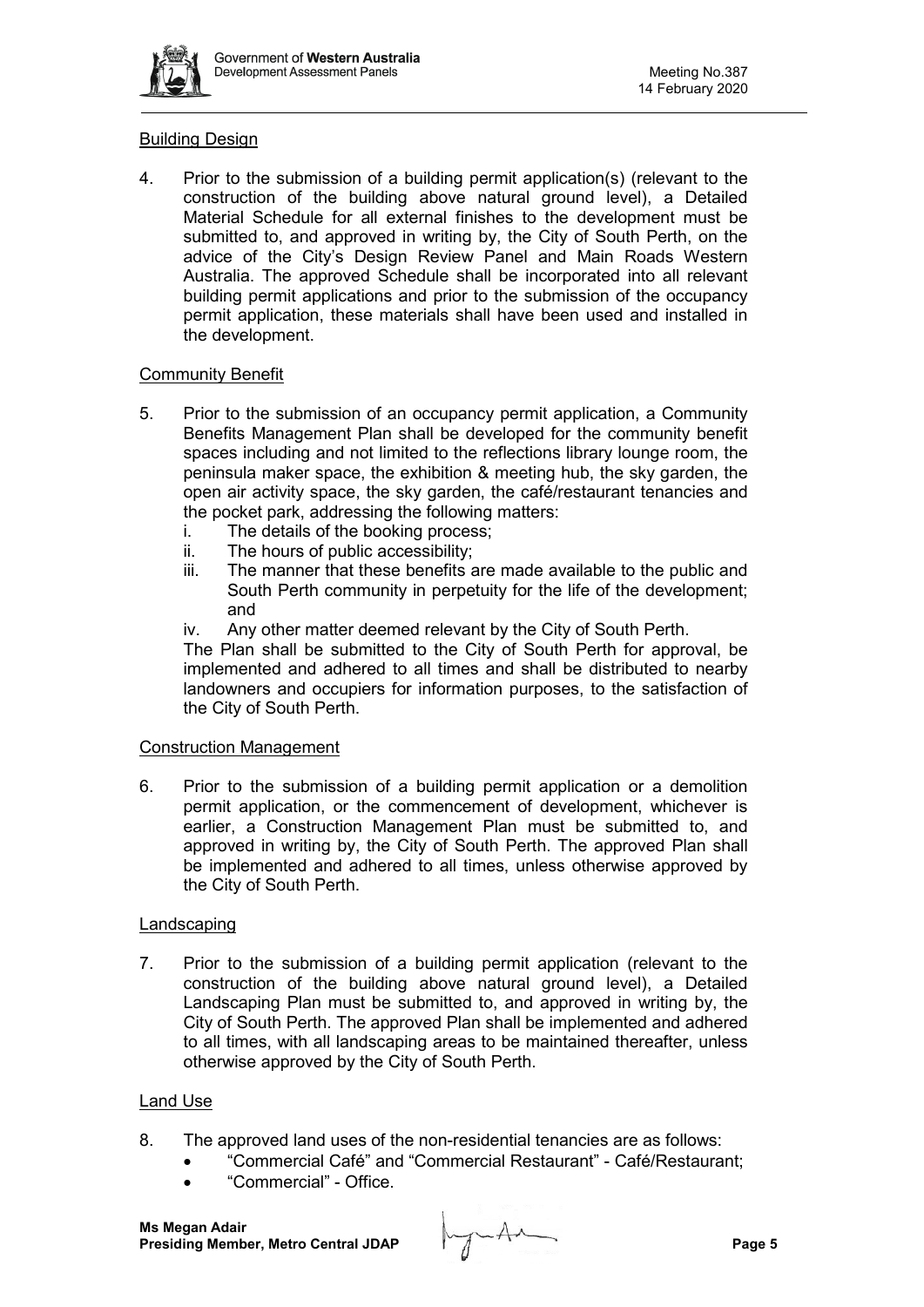

#### Liveable Housing Design Guidelines

9. Prior to the submission of a building permit application (relevant to the construction of the building above natural ground level), certification completed by a Livable Housing Australia assessor confirming that the detailed design of the 'Liveable Homes' dwellings are compliant with the 'Silver Level' of the 'Livable Housing Design Guidelines' produced by Livable Housing Australia, must be submitted to, and approved in writing by, the City of South Perth. Prior to the submission of an occupancy permit application, all required design features shall be installed and operational.

#### Noise

- 10. Prior to the submission of a building permit application (relevant to the construction of the building above natural ground level), a report or statement detailing how:
	- recommendations within the '1-3 Lyall St, South Perth Mixed Use Development Acoustic Services Preliminary Design Report' by BESTEC (revision 03 dated 4 November 2019), including any further studies; and
	- compliance with the noise limits of State Planning Policy 5.4,

have been addressed and implemented accordingly. This report or statement must be submitted to, and approved in writing by, the City of South Perth.

Where relevant, any measures shall be reflected in development plans submitted with a building permit application (relevant to the construction of the building above natural ground level), to the satisfaction of the City of South Perth. Prior to the submission of an occupancy permit application, certification from a qualified acoustic consultant confirming the requirements of this condition have been achieved in the constructed development, must be submitted to, and approved in writing by, the City of South Perth.

11. Prior to the submission of a building permit application (relevant to the construction of the affected components of the building), an Acoustic Report, completed by a suitably qualified acoustic engineer, and demonstrating that potential noise from the proposed development will comply with the *Environmental Protection (Noise) Regulations 1997*, must be submitted to, and approved in writing by, the City of South Perth. The approved Acoustic Report, including any specifications, requirements and recommendations cited in the report plus any additional requirements by the City of South Perth, shall be implemented and adhered to all times, including being incorporated into the building permit application documentation, to the satisfaction of the City of South Perth.

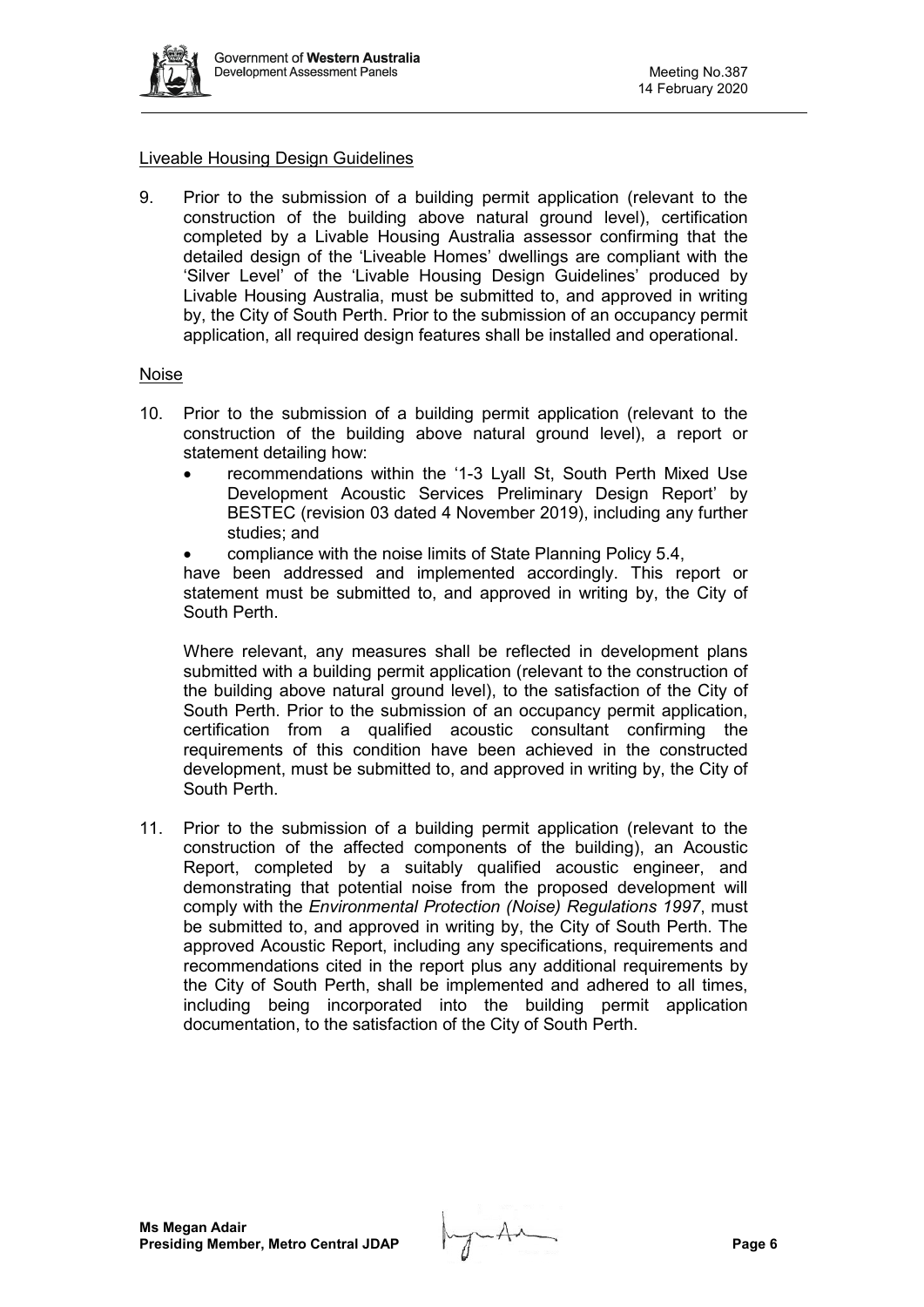

- 12. Prior to the submission of an occupancy permit application, the owner shall register on the Certificate of Title(s), notifications, pursuant to Section 70A of the *Transfer of Land Act 1893*. Notice of these notifications are to be included on the diagram or plan of survey (deposited plan). The notifications are to state as follows:
	- i. This lot is situated in the vicinity of a transport corridor and is currently affected, or may in the future be affected, by transport noise.
	- ii. Future development in the surrounding locality has the potential to restrict views for occupiers of this development.

The notifications are to be registered at the owner's expense, to the satisfaction of the City of South Perth.

#### Parking

- 13. The allocation of car parking shall be allocated as follows, to the satisfaction of the City of South Perth:
	- i. Minimum 19 car bays and maximum 25 car bays for the occupants of the one-bedroom residential dwellings;
	- ii. 1 car bay each for the occupants of the two-bedroom dwellings;
	- iii. Minimum 1 car bay and maximum 2 bays for the occupants of each three-bedroom and four-bedroom dwelling;
	- iv. Minimum 20 visitor car bays for visitors to the residential component of the development;
	- v. Minimum 76 car bays for the non-residential components of the development; and
	- vi. Minimum of 8 of the car bays provided for the non-residential components of the development being provided for visitors to the non-residential component of the development.

If the development becomes subject to a Strata Plan and car parking is bundled with the dwellings, the allocation of car parking on the approved Strata Plan shall be consistent with this allocation, to the satisfaction of the City of South Perth.

14. Prior to the submission of a building permit application (relevant to the construction of the building above natural ground level), a Parking and Access Management Plan for residents, staff and visitors of the building, must be submitted to, and approved in writing by, the City of South Perth. The approved Plan shall be implemented and adhered to all times, unless otherwise approved by the City of South Perth.

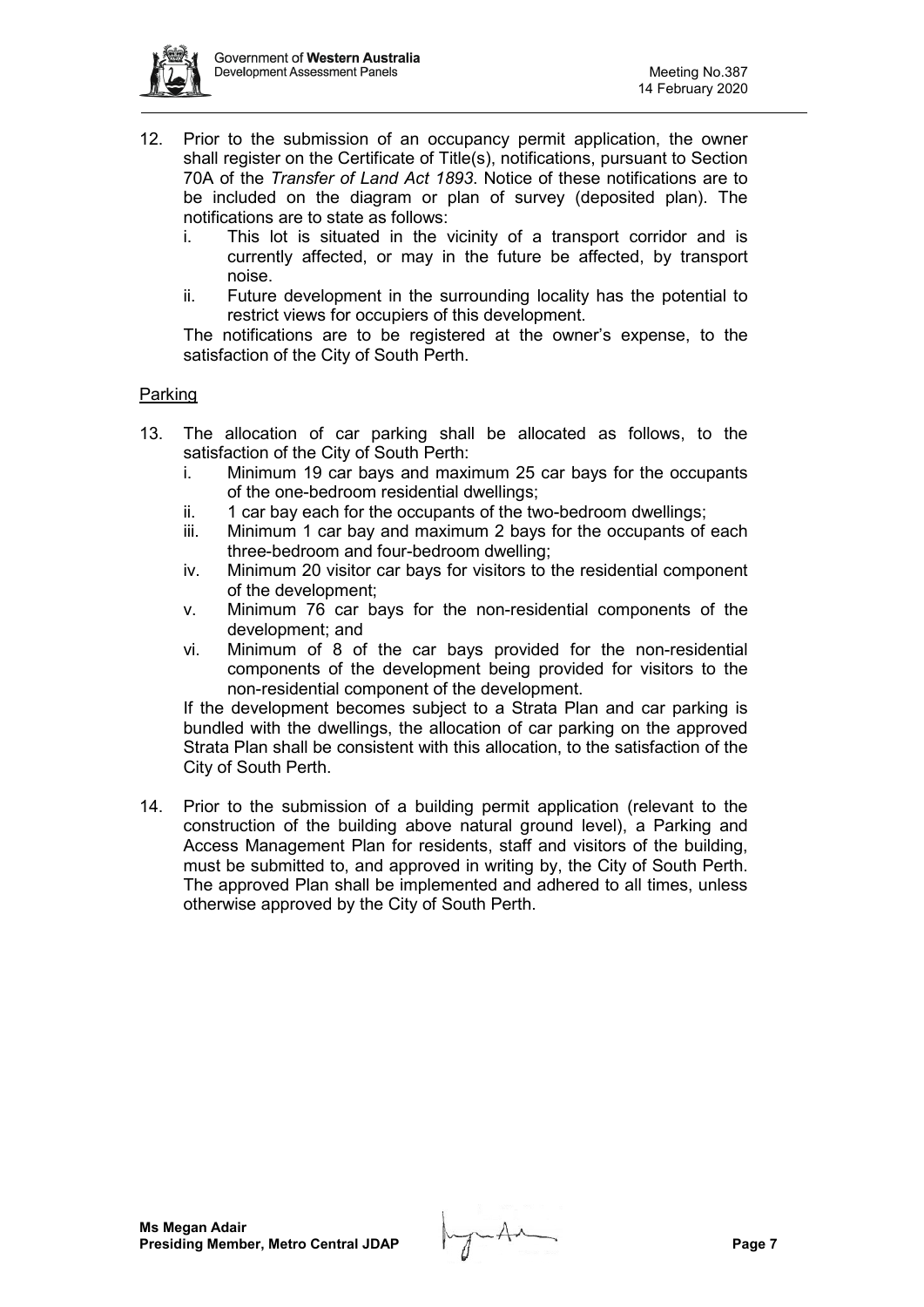

- 15. Prior to the submission of a building permit application (relevant to the construction of the affected component of the building), plans and documentation must be submitted to, and approved in writing by, the City of South Perth, that demonstrates:
	- i. A minimum of six visitor car parking bays are provided with the capacity to charge electric cars;
	- ii. The building is capable of being retrofitted, to allow a minimum of 50% of the provided car parking bays to be provided with electric car charging facilities, without resulting in a material or structural change to the building; and
	- iii. The electrical supply and car park distribution board can service the electrical needs of these electric car charging stations.

Prior to the submission of an occupancy permit application, all required electric car charging infrastructure shall be installed and operational.

16. Prior to the submission of a building permit application (relevant to the construction of the affected component of the building), certification confirming that the design of all parking areas, including the car parking bays, loading bays, disabled bays, vehicle accessways, manoeuvring and circulation areas and bicycle bays are compliant with Australian Standards AS2890.1, AS2890.3 and the approved plans, must be submitted to, and approved in writing by, the City of South Perth. Prior to the submission of an occupancy permit application, certification confirming the constructed design and markings of all parking areas are compliant with Australian Standards AS2890.1, AS2890.3 and the approved plans, must be submitted to, and approved in writing by, the City of South Perth.

This certification shall include a parking facility design using the B99 standard single turn swept path vehicle template in accordance with Australian Standard AS2890.1/2004 and AS/NZS 1428 for the dimensions of all vehicle access/egress entrances, ramps, circulation areas and avoidance of blind isles in areas open to the public, prepared to the satisfaction of the City of South Perth.

17. The height of any wall, fence or other structure shall be no higher than 0.75 metres within 1.5 metres of where any driveway meets any public street, to the satisfaction of the City of South Perth.

## Public Art

18. Prior to the submission of a building permit application (relevant to the construction of the building above natural ground level), a Public Art Concept for the subject development or alternatively a contribution to public art within the vicinity of the development, to the value of 1.0% of the construction value, must be submitted to, and approved in writing by, the City of South Perth. Prior to the submission of an occupancy permit application, the approved Concept shall be implemented and maintained thereafter, to the satisfaction of the City of South Perth.

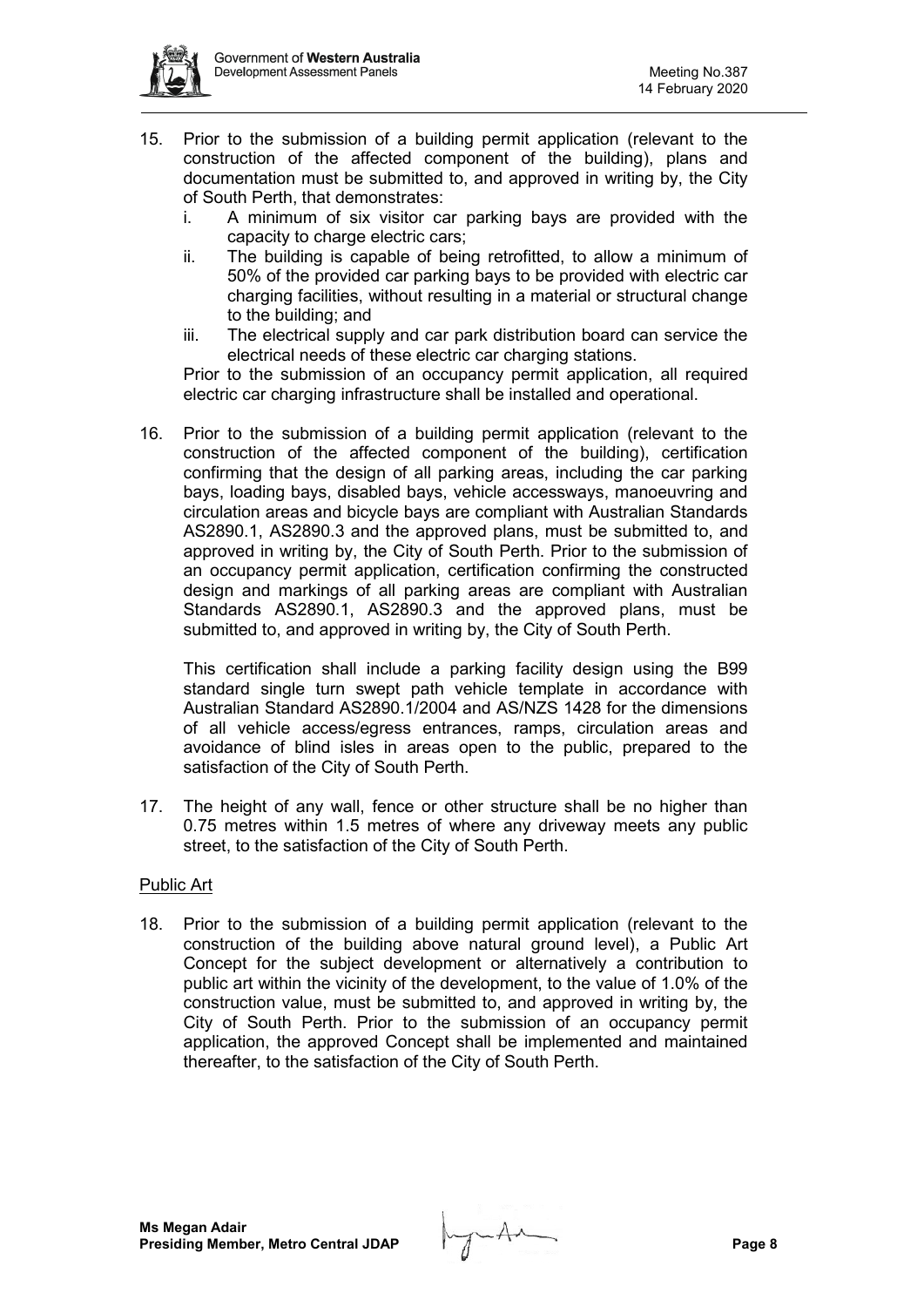

#### Restrictive Covenant

- 19. Prior to the submission of an occupation permit application, the owner shall register on the Certificate of Title for the lot(s), which shall be carried over on to any future Certificate of Title in the event the development becomes the subject of a Strata Plan, a restrictive covenant, to the benefit of the local government, for all proposed lot(s) that contain a local community benefit or a wider community benefit to satisfy Schedule 9A Table B Design Consideration 8(f), 8(g) or 8(h) of *Town Planning Scheme No. 6*, advising of the existence of a restriction on the use of the land. The restrictive covenant is to state:
	- i. Details of the community benefit;
	- ii. The use of the lot is restricted to the approved community benefit, unless
	- iii. otherwise approved by the local government; and
	- iv. The operation of the approved community benefit is subject to an approved community benefits management plan that shall be implemented and adhered to all times.

Notice of this restriction is to be included on the diagram or plan of survey (deposited plan). The restrictive covenant is to be registered at the owner's expense, to the satisfaction of the City of South Perth.

#### Road Works / Public Realm

- 20. Prior to the submission of an occupancy permit application, the owner/applicant shall remove all existing crossovers, reinstate the verge and kerbing and construct the new crossovers / vehicle accessways between the road and the property boundary in accordance with the approved plans, to the satisfaction of the City of South Perth.
- 21. Prior to the submission of a demolition permit application and a building permit application, a bank guarantee as calculated by the City of South Perth, shall be provided to the City of South Perth, for the protection of all street trees adjacent to the development site. The bank guarantee will be held by City of South Perth until the works are complete.

#### **Sustainability**

22. The development is to achieve a 5 Star Green Star rating or the equivalent under another formally recognised ecologically sustainable rating system. At the building permit stage, the applicant is to submit a secondary sustainability report confirming the final green star strategy (or equivalent) that will guide the construction stage of the development and beyond; this report shall clearly demonstrate that a 5 Star Green Star rating or equivalent sustainable design rating is to be achieved for the development. Where relevant, elements of the sustainability report and strategy should clearly be reflected in documentation and plans submitted with the building permit application. All sustainable design features proposed in the development shall be implemented.

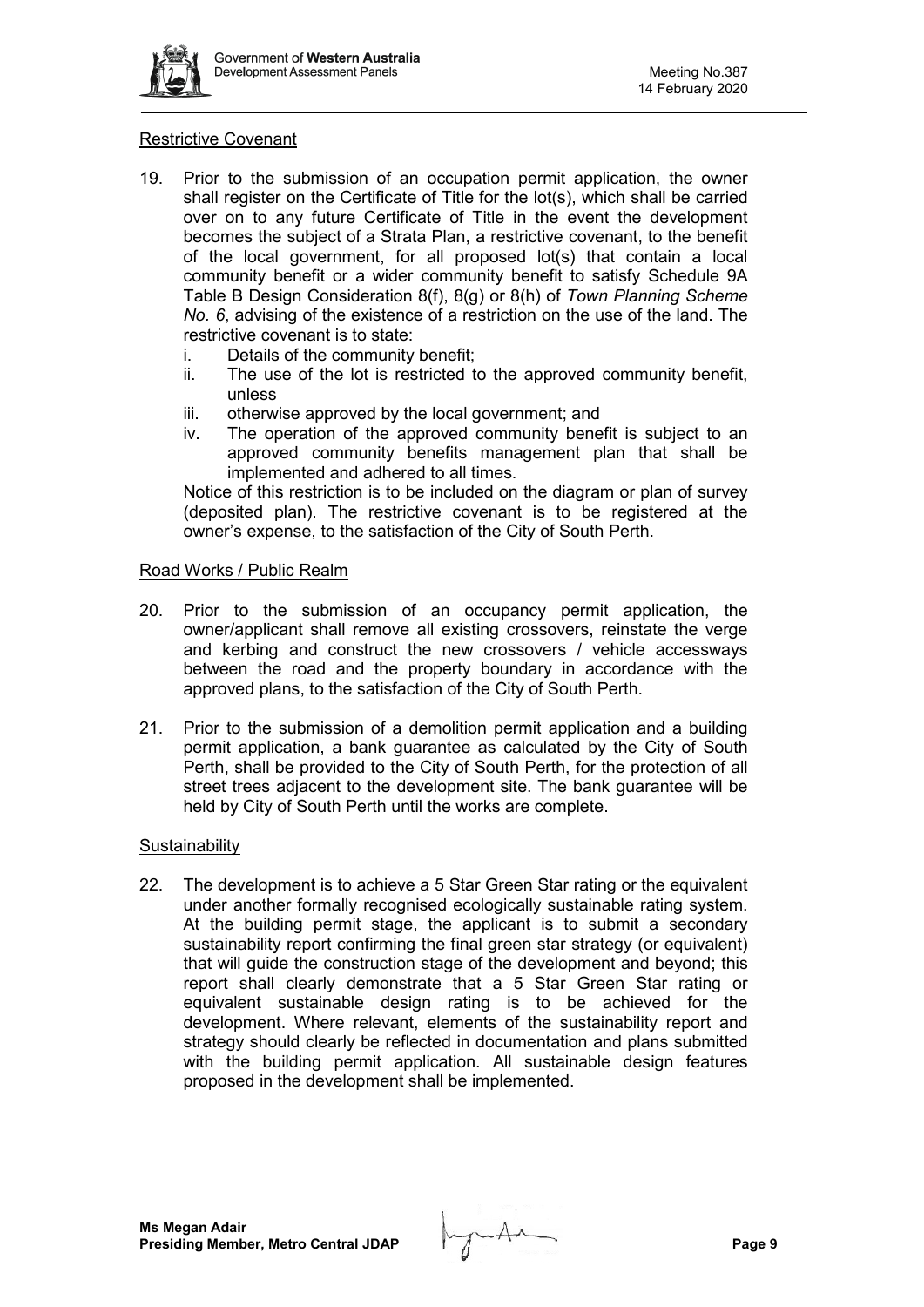

#### Utilities and Facilities

- 23. External fixtures, such as air-conditioning infrastructure, shall be integrated into the design of the building so as to not be visually obtrusive when viewed from the street and to protect the visual amenity of residents in neighbouring properties, to the satisfaction of the City of South Perth.
- 24. External clothes drying facilities shall be screened from view from the street or any other public place.

#### Waste Management

25. Prior to the submission of a building permit application (relevant to the construction of the affected component of the building), a Waste Management Plan, must be submitted to, and approved in writing by, the City of South Perth. The approved Plan shall be implemented and adhered to all times, unless otherwise approved by the City of South Perth.

#### Water Management

- 26. Prior to the submission of a building permit application, a Dewatering Management Plan, must be submitted to, and approved in writing by, the City of South Perth. The approved Plan shall be implemented and adhered to all times, unless otherwise approved by the City of South Perth.
- 27. Prior to the submission of a building permit application, a Drainage Plan, must be submitted to, and approved in writing by, the City of South Perth. The approved Plan shall be implemented and adhered to all times, unless otherwise approved by the City of South Perth.
- 28. Prior to the submission of a building permit application, a Groundwater Management Plan, demonstrating how groundwater will be managed postdevelopment, must be submitted to, and approved in writing by, the City of South Perth, on the advice of the Department of Biodiversity, Conservation and Attractions. The approved Plan shall be implemented and adhered to all times, unless otherwise approved by the City of South Perth, on the advice of the Department of Biodiversity, Conservation and Attractions.
- 29. Prior to the submission of a building permit application, a Post-Development Stormwater Management Plan for the retention of stormwater drainage within the proposed development site boundary, must be submitted to, and approved in writing by, the City of South Perth, on the advice of the Department of Biodiversity, Conservation and Attractions. Stormwater from all roofed and paved areas shall be collected and contained on site unless special arrangements can be made to the satisfaction of the City of South Perth for controlled discharge into the street draining system. Stormwater must not affect or be allowed to flow onto or into any other property or road reserve. The approved Plan shall be implemented and adhered to all times, unless otherwise approved by the City of South Perth on the advice of the Department of Biodiversity, Conservation and Attractions.

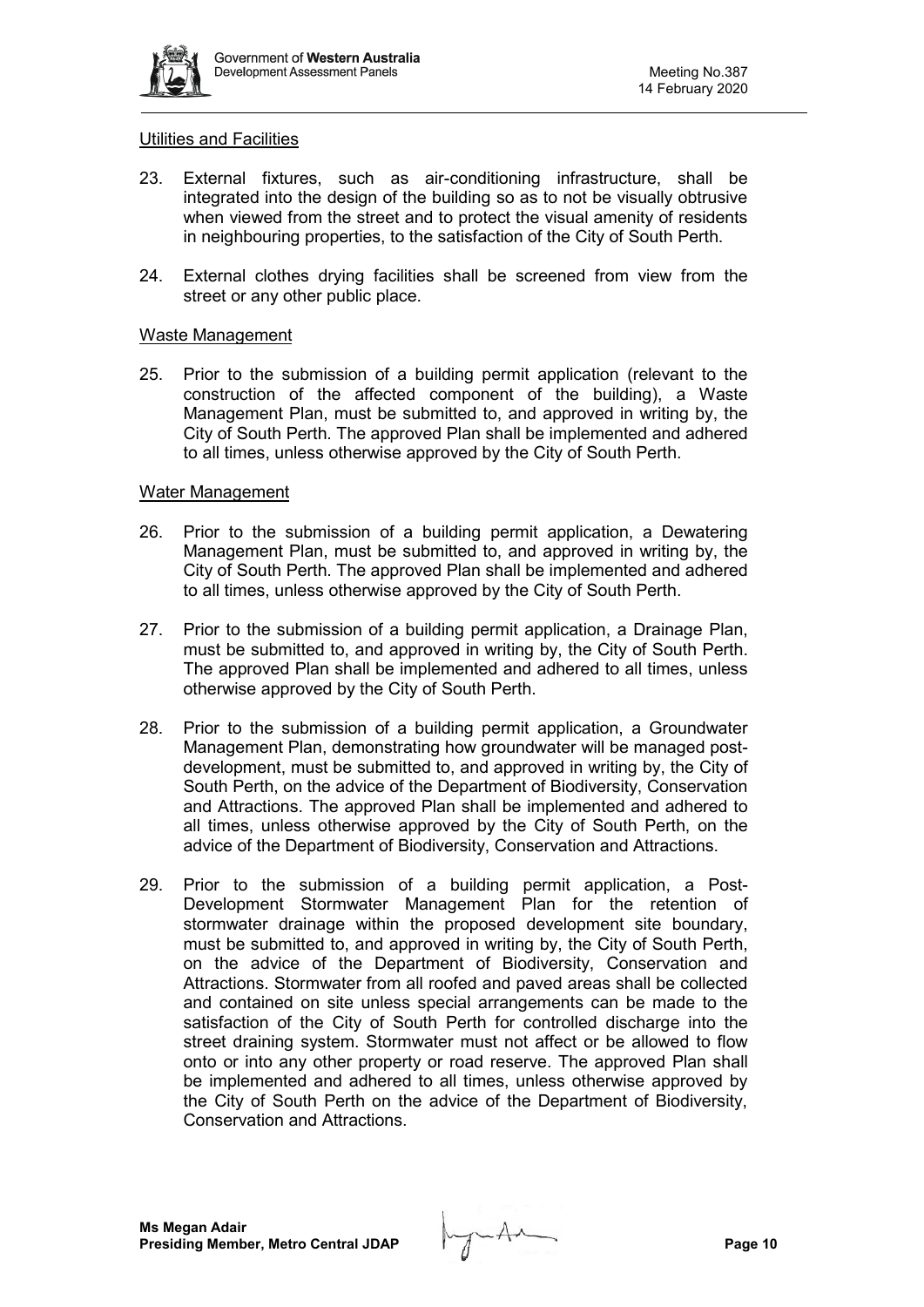

- 30. Prior to the submission of a building permit application (relevant to the construction of the basement), the owner/applicant shall prepare and submit documentation, to the satisfaction of the City of South Perth, which shows all measures undertaken in the development to address requirements in relation to subsoil water seepage, adequate water proofing and 100 year flood levels, in accordance with Clause 6.9(3) of *Town Planning Scheme No. 6*. The approved measures shall be implemented, unless otherwise approved by the City of South Perth.
- 31. Prior to the submission of a building permit application (relevant to the construction of the basement), the owner is to provide and enter into a formal indemnity agreement with the City of South Perth, acknowledging the proposed floor levels are less than the minimum levels required in accordance with Clause 6.9(3) of *Town Planning Scheme No. 6*, and preventing any recourse to the City of South Perth or the Crown should any potential future flood damage occur to the development.

#### Wind

32. Prior to the submission of a building permit application (relevant to the construction of the building above natural ground level), a report or statement detailing how recommendations within the 'Lyall Street Development Wind Comfort Report' by Cundall (revision C dated 31 October 2019), including any further studies, have been addressed and implemented accordingly, must be submitted to, and approved in writing by, the City of South Perth. Where relevant, any measures shall be reflected in development plans submitted with a building permit application (relevant to the construction of the building above natural ground level), to the satisfaction of the City of South Perth. Prior to the submission of an occupancy permit application, certification confirming the requirements of this condition have been achieved in the constructed development, must be submitted to, and approved in writing by, the City of South Perth.

## **Advice Notes**

- 1. If an applicant or owner is aggrieved by this determination, there is a right of review by the State Administrative Tribunal in accordance with the *Planning and Development Act 2005* Part 14. An application must be made within 28 days of the determination.
- 2. This is a notice of determination on application for development approval issued in accordance the *Planning and Development Act 2005*, the *Planning and Development (Local Planning Schemes) Regulations 2015*, the *City of South Perth Town Planning Scheme No. 6*, and related policies. It is not a building permit or an approval to carry out development under any other law. It is the responsibility of the applicant/owner to obtain any other necessary approvals, consents and licenses required under any other law, and to commence and carry out development in accordance with all relevant laws.
- 3. All other advice notes will be included in a separate letter to the applicant from the City of South Perth.